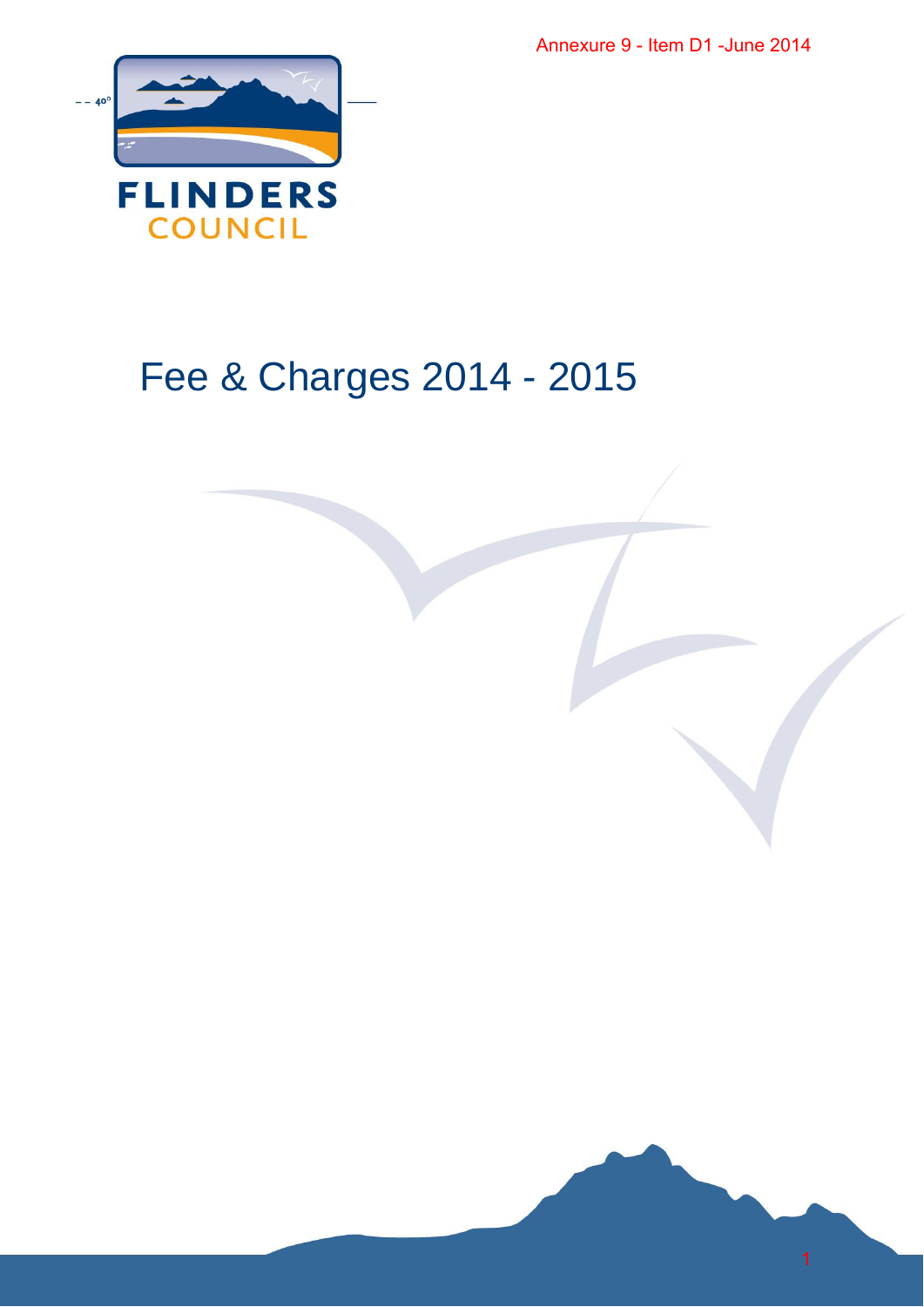## **11. SCHEDULE OF FEES & CHARGES 2013-14**

**\*Indicates GST applicable items**  $CP12.8%$ 

## **2014-15 Photocopying \$ A4 copies - per copy**  White paper - single sided  $0.40^{\circ}$ White paper - double sided 0.60\* (a) 0.60\* (a) 0.60\* (a) 0.60\* (a) 0.60\* (a) 0.60\* (a) 0.60\* (a) 0.60\* (a) 0.60\* (a) 0.60\* (a) 0.50\* (a) 0.50\* (a) 0.50\* (a) 0.50\* (a) 0.50\* (a) 0.50\* (a) 0.50\* (a) 0.50\* (a) 0.50\* (a) 0.50\* Coloured paper - single sided Coloured paper - double sided 0.80\* A4 Colour - per side 1.20\* (1.20\* 1.20\* 1.20\* 1.20\* 1.20\* 1.20\* 1.20\* 1.20\* 1.20\* 1.20\* 1.20\* 1.20\* 1.20\* 1.20 **A3 copies - per copy** Single sided and the control of the control of the control of the control of the control of the control of the control of the control of the control of the control of the control of the control of the control of the contro Double sided and the contract of the contract of the contract of the contract of the contract of the contract of the contract of the contract of the contract of the contract of the contract of the contract of the contract A3 Coloured per side 2.40\* Bulk Photocopies - Black & White (eg. householder) (300 copies or more) 60.00° Bulk Photocopies - Colour (eg. householder) (300 copies or more) 90.00\* Copy of an Account / Rates Notice **N/A** Copy of Council Ordinary Agenda and Minutes **Under Local Government (Meeting Procedures) Regs 2005 - 1 fee unit for every 5 pages (= \$1.46\*) Electronic Copies No Charge Facsimile & Emails \$** To send - for the first page  $2.50^{\circ}$ To send per page thereafter the control of the control of the control of the control of the control of the control of the control of the control of the control of the control of the control of the control of the control of To receive - per page 1.25\* To send an email  $\overline{2.50^*}$ **Cemetery Charges And Control of the Cemetery Charges And Control of the Cemetery Charges** Preparation - single depth site 763\*<br>Double depth site 763\*<br>Double depth site 1124\* Double depth site Children (under 10 years) 688\* Burial charges (incl. hearse, casket, staff costs) Burial charges (excluding hearse) 1472 Burial charges (excluding casket) 869\* (and the state of the state of the state of the state of the state of the state of the state of the state of the state of the state of the state of the state of the state of the state Burial charges (excluding casket & hearse) 827\* **Preparation charges for a Cremation 822\* Contract and Cremation 822\* Contract and Cremation 822\*** Purchase of Exclusive Rights of Burial 263<sup>\*</sup> 263<sup>\*</sup> Exhumation **POA** Re-opening of grave (where second burial is permitted 843<sup>\*</sup> 843<sup>\*</sup> Re-interment in same grave 452\* (All the state of the state of the state of the state of the state of the state of the state of the state of the state of the state of the state of the state of the state of the state of the Re-interment elsewhere - Single 774 Re-interment elsewhere - Double 1135 Placement of ashes in grave 219<br>
Placement of ashes in Niche Wall (+ actual cost of plaque) 224<br>
224 Placement of ashes in Niche Wall (+ actual cost of plaque) Placement of plaque on end of wall (+ actual cost of plaque) The cost of placement of plaque 78\* Surcharge for weekend or public holiday funerals 606<sup>\*</sup> 606<sup>\*</sup> **Flinders Art & Entertainment Centre \$ Public Function (Eg. Plays, Film Nights, Meetings, Workshops, Regular Users & Visiting Entertainment)** Ratepayer/Resident & Not-for-Profit Organisations **N/A N/A N/A** Main Hall Per Day **FREE** Per Night (after 5pm) **FREE** Rose Garden Room Per Day **FREE** Per Night (after 5pm) **FREE** Office Per Day **FREE** Per Night (after 5pm) **FREE** Kitchen Per Day or Night **FREE Non-Ratepayer/Resident & Business Entity (Eg. Gov Depts) <b>No. All Contains a Container Container Container Contains a N/A** Main Hall Per Day 105<br>
Per Night (after 5pm) 155 Per Night (after 5pm) Rose Garden Room Per Day 55 Per Night (after 5pm) 80 Office Per Day 25<br>
Per Night (after 5pm) 40.00 Per Night (after 5pm) 40.00<br>Per Day or Night (40.00) 40.00 Kitchen Per Day or Night Rehearsals - Anytime **N/A Private Function (Eg. Weddings, Parties & Funerals) Company Control Using All Areas Company Company Company Company** Annexure 9 - Item D1 - June 2014<br>
CPI 2.6%<br>
2014-15<br>
Sand CPI 2.6%<br>
2016-15<br>
The CRIP CONSULTS of CRIP CONSULTS (CRIP)<br>
CONSULTS OF CRIP CONSULTS (CRIP)<br>
CONSULTS OF CRIP CONSULTS (CRIP CRIP CONSULTS)<br>
CONSULTS (CRIP CRIP)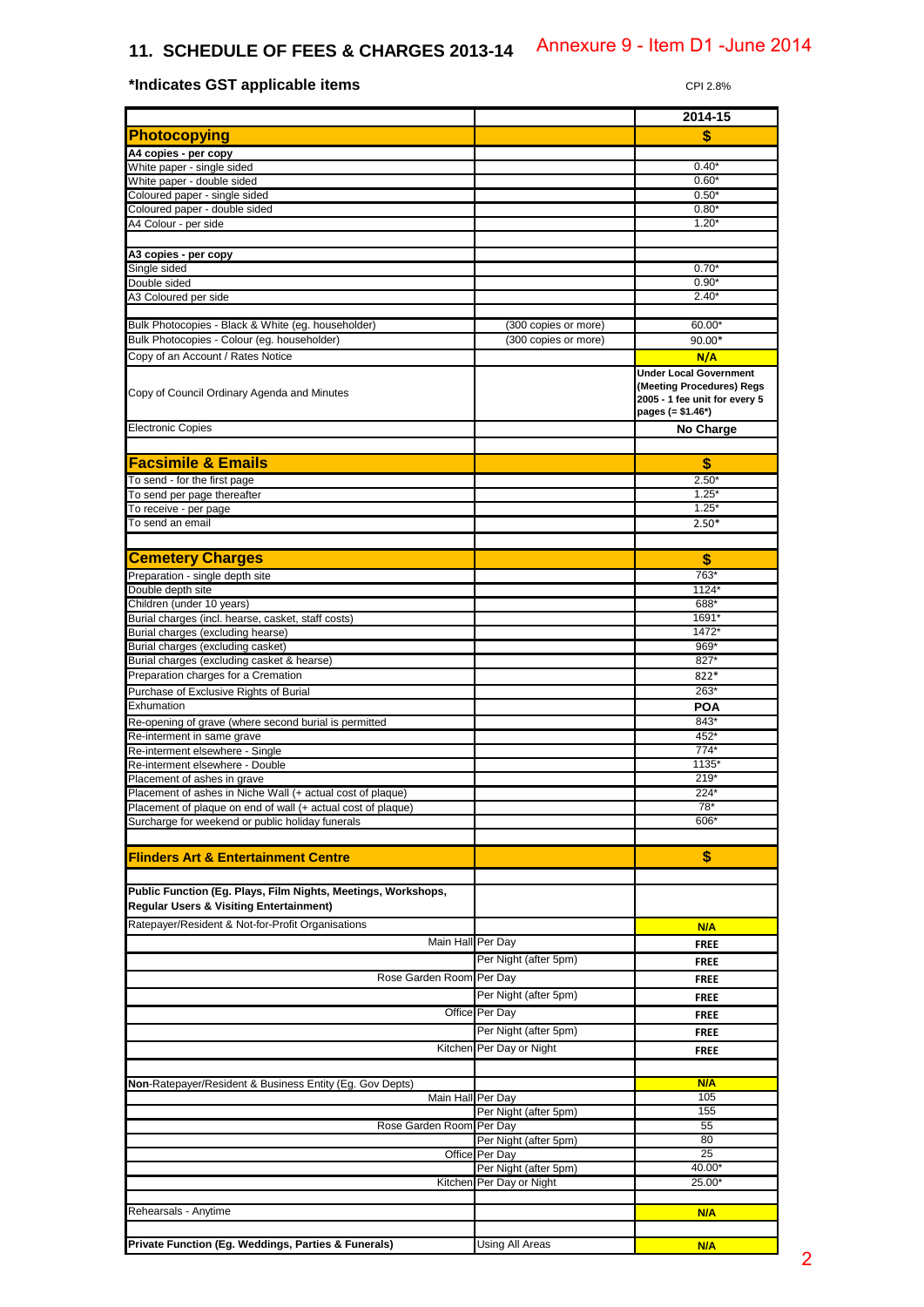|                                                                           |                               | Annexure 9- Item D1 - June 2014 |
|---------------------------------------------------------------------------|-------------------------------|---------------------------------|
| Using All Areas Per Day                                                   |                               | 180                             |
|                                                                           | Per Night (after 5pm)         | 260                             |
| Kitchen                                                                   | Per Day or Night              | 25.00*                          |
|                                                                           |                               |                                 |
| Meetings, Workshops, Smaller Rooms & Regular Users                        |                               |                                 |
| Ratepayer/Resident                                                        |                               | N/A                             |
|                                                                           |                               |                                 |
| Non-Ratepayer/Resident or Business Entity                                 |                               | N/A                             |
|                                                                           |                               |                                 |
| <b>LOCAL</b> Fundraising Events (group holding an event to raise funds to | Using All Areas including the |                                 |
| benefit a LOCAL group or association)                                     | Kitchen                       | <b>FREE</b>                     |
|                                                                           |                               |                                 |
| Key deposit                                                               |                               | 20.00*                          |
| <b>BOND - Payable by ALL Users</b>                                        |                               | 200.00                          |
| <b>Note:- That Regular Users means local groups &amp; associations</b>    |                               |                                 |
|                                                                           |                               |                                 |
| <b>Equipment Hire at Flinders Art &amp; Entertainment Centre</b>          |                               |                                 |
|                                                                           |                               | \$                              |
| Chair Hire (Cushion Chairs Only)                                          | Per Chair                     | $2.00*$                         |
| Table Hire (Foldable Only)                                                | Per Table                     | $10.00*$                        |
| Hire of PA System                                                         |                               | $25.00*$                        |
| Hire of Projector with Screen                                             |                               | 25.00*                          |
| Audio Visual Equipment with Operator (per hour)                           |                               | 37.00*                          |
| Portable Toilet Hire                                                      | Per Day                       | $90.00*$                        |
| <b>BOND - Hire of ALL Equipment</b>                                       |                               | 100.00                          |
| Note: Local Community Group hire will be free, however the BOND           |                               |                                 |
| must be paid                                                              |                               |                                 |
|                                                                           |                               |                                 |
| <b>Lady Barron Hall</b>                                                   |                               | \$                              |
|                                                                           |                               |                                 |
| Non-Ratepayer/Resident & Business Entity (Eg. Gov Depts)                  | Hall - Full Day               | 30.00*                          |
|                                                                           | Hall - Half Day               | 20.00*                          |
|                                                                           | Hall - Night Functions        | 105                             |
|                                                                           | Kitchen - Non Meal            | <b>Not available</b>            |
|                                                                           | Kitchen - With Meal           | <b>Not available</b>            |
|                                                                           |                               |                                 |
|                                                                           | Elections                     | 115                             |
|                                                                           |                               |                                 |
| Ratepayer/Resident & Not-for-Profit Organisations                         | Hall - Full Day               | <b>FREE</b>                     |
|                                                                           | Hall - Half Day               | <b>FREE</b>                     |
|                                                                           | Hall - Night Functions        | <b>FREE</b>                     |
|                                                                           | Kitchen - Non Meal            | <b>Not available</b>            |
|                                                                           | Kitchen - With Meal           | <b>Not available</b>            |
|                                                                           |                               |                                 |
| Hire of Exercise Equipment in the Hall                                    | Per person per day            | $2.50*$                         |
| Hire of Tables (folding only & up to 5)                                   | Per day                       | 11.00*                          |
| Hire of Chairs (up to 10)                                                 | Per day                       | 11.00*                          |
| Hire of Crockery (breakages to be replaced)                               | Per day                       | 11.00*                          |
| Hire of Cutlery                                                           | Per day                       | 11.00*                          |
|                                                                           |                               |                                 |
|                                                                           |                               |                                 |
| <b>BOND - Payable by ALL Users</b>                                        |                               | 110.00                          |
|                                                                           |                               |                                 |
| <b>Holloway Park</b>                                                      |                               | \$                              |
|                                                                           |                               |                                 |
| Non-Ratepayer/Resident & Business Entity (Eg. Gov Depts)                  | Hall - Full Day               | 30.00*                          |
|                                                                           | Hall - Half Day               | 20.00*                          |
|                                                                           | Hall - Night Functions        | 55.00*                          |
|                                                                           | <b>Childrens Party</b>        | 15.00*                          |
|                                                                           | <b>BBQ</b>                    | 11.00*                          |
|                                                                           | Elections                     | 115.00                          |
|                                                                           |                               |                                 |
|                                                                           |                               |                                 |
| Ratepayer/Resident & Not-for-Profit Organisations                         | Hall - Full Day               | <b>FREE</b>                     |
|                                                                           | Hall - Half Day               | <b>FREE</b>                     |
|                                                                           | Hall - Night Functions        | <b>FREE</b>                     |
|                                                                           |                               |                                 |
| <b>CLEANING BOND - Payable by ALL Users</b>                               |                               | 55.00                           |
|                                                                           |                               |                                 |
| <b>Emita Hall</b>                                                         |                               | \$                              |
|                                                                           |                               |                                 |
|                                                                           |                               |                                 |
| <b>Hire Charges</b>                                                       |                               |                                 |
| <b>BOND - Payable by ALL Users</b>                                        |                               |                                 |
|                                                                           |                               |                                 |
| <b>Recreational Grounds</b>                                               |                               | \$                              |
| Sporting Clubs (per day) (No charge for Flinders Island Sporting Clubs)   |                               |                                 |
|                                                                           |                               | 55                              |
| Club Rooms (No charge for Flinders Island Sporting Clubs)                 |                               | 73                              |
|                                                                           |                               |                                 |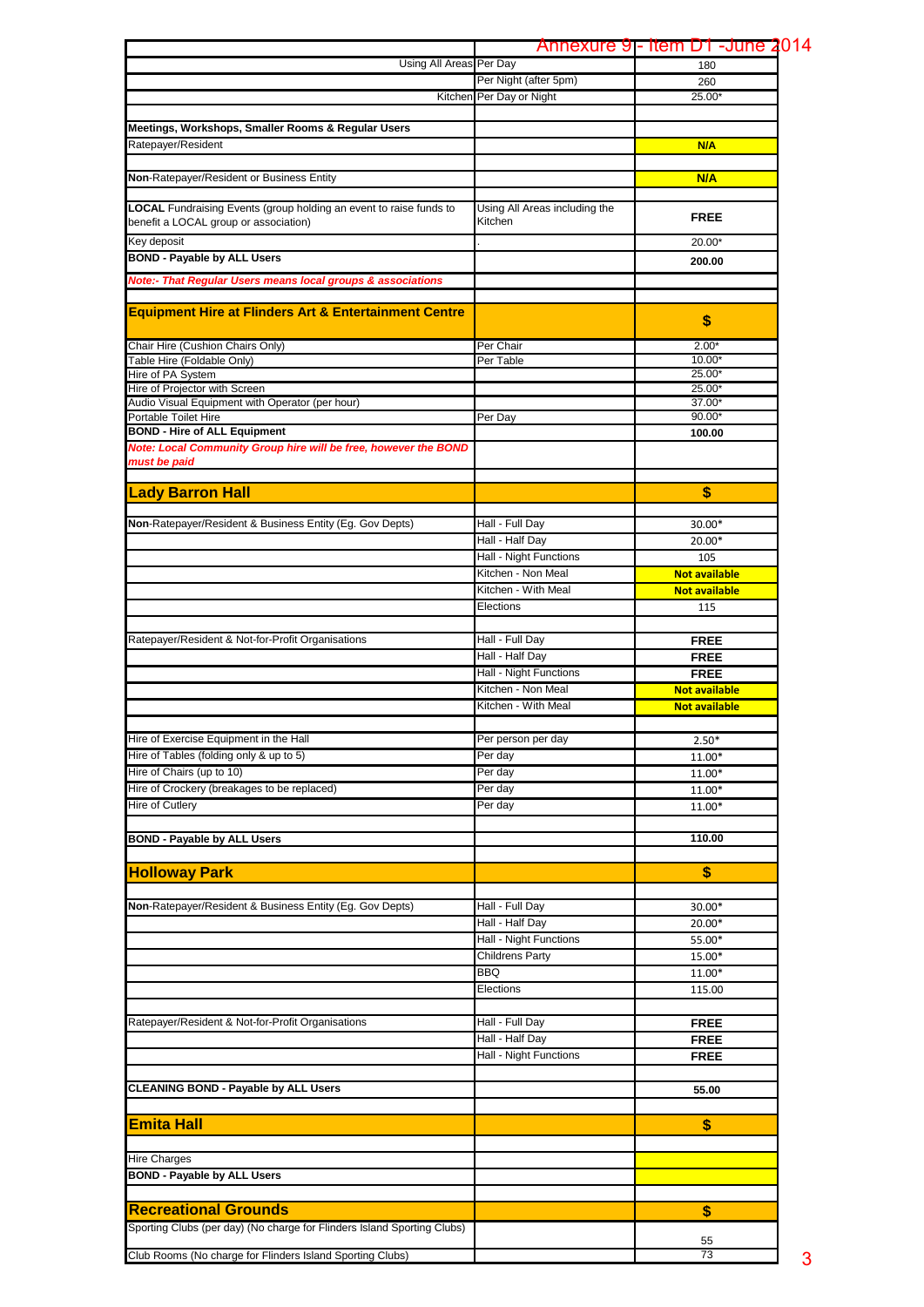|                                                                 |                                    | <u>Annexure 9]- Item D4 -June 2014</u>                                                                                                                                |
|-----------------------------------------------------------------|------------------------------------|-----------------------------------------------------------------------------------------------------------------------------------------------------------------------|
| <b>Dog Charges</b>                                              |                                    | \$                                                                                                                                                                    |
|                                                                 |                                    |                                                                                                                                                                       |
| Paid BEFORE 31 July                                             |                                    |                                                                                                                                                                       |
| Sterilised Dog                                                  |                                    | 15.00<br>20.00                                                                                                                                                        |
| Non-Sterilised Dog<br>Working Dog                               |                                    | 13.00                                                                                                                                                                 |
| Guide / Hearing Dog                                             |                                    | <b>NIL</b>                                                                                                                                                            |
| Dangerous Dog                                                   |                                    | 100.00                                                                                                                                                                |
| Seizure Fee for an Impounded Dog                                |                                    | 60.00                                                                                                                                                                 |
| Daily Fee for Impounded Dog                                     |                                    | 25.00                                                                                                                                                                 |
| New Kennel Licence                                              |                                    | 45.00                                                                                                                                                                 |
| Kennel Licence - Annual Renewal                                 |                                    | 25.00                                                                                                                                                                 |
|                                                                 |                                    |                                                                                                                                                                       |
| Paid AFTER 31 July                                              |                                    |                                                                                                                                                                       |
| Sterilised Dog                                                  |                                    | 20.00                                                                                                                                                                 |
| Non-Sterilised Dog                                              |                                    | 25.00                                                                                                                                                                 |
| Working Dog                                                     |                                    | 18.00                                                                                                                                                                 |
| Guide / Hearing Dog                                             |                                    | <b>NIL</b>                                                                                                                                                            |
| Dangerous Dog                                                   |                                    | 125.00                                                                                                                                                                |
| Seizure Fee for an Impounded Dog                                |                                    | 60.00                                                                                                                                                                 |
| Daily Fee for Impounded Dog                                     |                                    | 25.00                                                                                                                                                                 |
| New Kennel Licence                                              |                                    | 45.00                                                                                                                                                                 |
| Kennel Licence - Annual Renewal                                 |                                    | 25.00                                                                                                                                                                 |
|                                                                 |                                    |                                                                                                                                                                       |
| <b>Replacement Tag</b>                                          |                                    | $5.00*$                                                                                                                                                               |
| First Registration (at six months)                              |                                    | Prorata                                                                                                                                                               |
| <b>Transferred Registration</b>                                 |                                    | <b>NIL</b>                                                                                                                                                            |
|                                                                 |                                    |                                                                                                                                                                       |
| <b>Airport Charges</b>                                          |                                    | \$                                                                                                                                                                    |
|                                                                 |                                    |                                                                                                                                                                       |
| Commercial Flights (MTOW per tonne)                             |                                    |                                                                                                                                                                       |
| Private Flights (per engine & per landing if paid on site)      |                                    |                                                                                                                                                                       |
| Private Flight (per engine & per landing if NOT paid on site)   |                                    |                                                                                                                                                                       |
| Helicopters (per landing if paid on site)                       |                                    |                                                                                                                                                                       |
| Helicopters (per landing if NOT paid on site)                   |                                    | $26.5*$                                                                                                                                                               |
| Ultra Lights (per landing if paid on site)                      |                                    | $12.5*$                                                                                                                                                               |
| Ultra Lights (per landing if NOT paid on site)                  |                                    | $26.5*$                                                                                                                                                               |
|                                                                 |                                    |                                                                                                                                                                       |
| Regular Passenger Transport (RPT) Landings - MTOW per tonne     |                                    | 9.25'                                                                                                                                                                 |
| Passenger Tax (per leg) - RPT                                   |                                    | $9*$                                                                                                                                                                  |
| Passenger Tax - Charter Flights (7 tonne & over)                |                                    | $10.8*$                                                                                                                                                               |
| Royal Flying Doctors Service (RFDS) - Call out fee per landing  |                                    | 195*                                                                                                                                                                  |
| Annual Hire Car Parking licence fee (per car space)             |                                    | $265*$                                                                                                                                                                |
|                                                                 |                                    |                                                                                                                                                                       |
| Advertising Space at Whitemak Airport Reception Area            |                                    |                                                                                                                                                                       |
| Advertising Cabinet Units (two months duration per unit)        |                                    |                                                                                                                                                                       |
|                                                                 |                                    |                                                                                                                                                                       |
| <b>PLANNING</b>                                                 |                                    |                                                                                                                                                                       |
|                                                                 | Up to 50m2                         |                                                                                                                                                                       |
| <b>Permitted Use Application</b>                                | 51m2 -100m2                        | 155.00                                                                                                                                                                |
|                                                                 | 101m2 and above                    | $20.5*$<br>12.00<br>$26.5*$<br>$12.5*$<br>$30.5*$<br>\$<br>105.00<br>260.00<br>205.00<br>310.00<br>410.00<br>515.00<br>185.00<br>205.00<br>155.00<br>205.00<br>615.00 |
|                                                                 | Up to 50m2                         |                                                                                                                                                                       |
| Discretionary Use Application                                   | 51m2-100m2                         |                                                                                                                                                                       |
|                                                                 | 101m2 and above                    |                                                                                                                                                                       |
| Advertising Fee (GST inclusive) - S57                           |                                    |                                                                                                                                                                       |
| Change of Use Application                                       | Plus advertising fee if            |                                                                                                                                                                       |
|                                                                 | discretionary                      |                                                                                                                                                                       |
| Application for Permit Extension                                |                                    |                                                                                                                                                                       |
| Application for Minor Amendment                                 | <b>Permitted Use</b>               |                                                                                                                                                                       |
| Level 1 (Environmental Management & Pollution Control Act 1994) | Discretionary Use                  |                                                                                                                                                                       |
| Application                                                     |                                    |                                                                                                                                                                       |
| Level 2 (Environmental Management & Pollution Control Act 1994) |                                    |                                                                                                                                                                       |
| Application                                                     |                                    | 1,030.00                                                                                                                                                              |
|                                                                 |                                    |                                                                                                                                                                       |
| Part V agreement                                                | Processing and Sealing             | 185.00                                                                                                                                                                |
| Section 43A Rezoning Amendment                                  | Plus associated TPC fees           | 1,645.00                                                                                                                                                              |
| Petition to Amend Sealed Plan                                   | <b>Full Fee</b>                    | 515.00                                                                                                                                                                |
|                                                                 | If all parties to sealed plan have | 260.00                                                                                                                                                                |
|                                                                 | signed petition                    |                                                                                                                                                                       |
| Sign                                                            | Advertising fee will apply if S57  | 105.00                                                                                                                                                                |
|                                                                 |                                    |                                                                                                                                                                       |
| Building Plans Search Fee (not including photocopying fees)     |                                    | 20.00                                                                                                                                                                 |
| Copy of Planning Scheme                                         | Printed copy of Ordinance          | 25.00                                                                                                                                                                 |
|                                                                 | Printed copy of Maps per set       | 20.00                                                                                                                                                                 |
|                                                                 | Electronic Copy                    | <b>FREE</b>                                                                                                                                                           |
|                                                                 |                                    |                                                                                                                                                                       |
|                                                                 |                                    |                                                                                                                                                                       |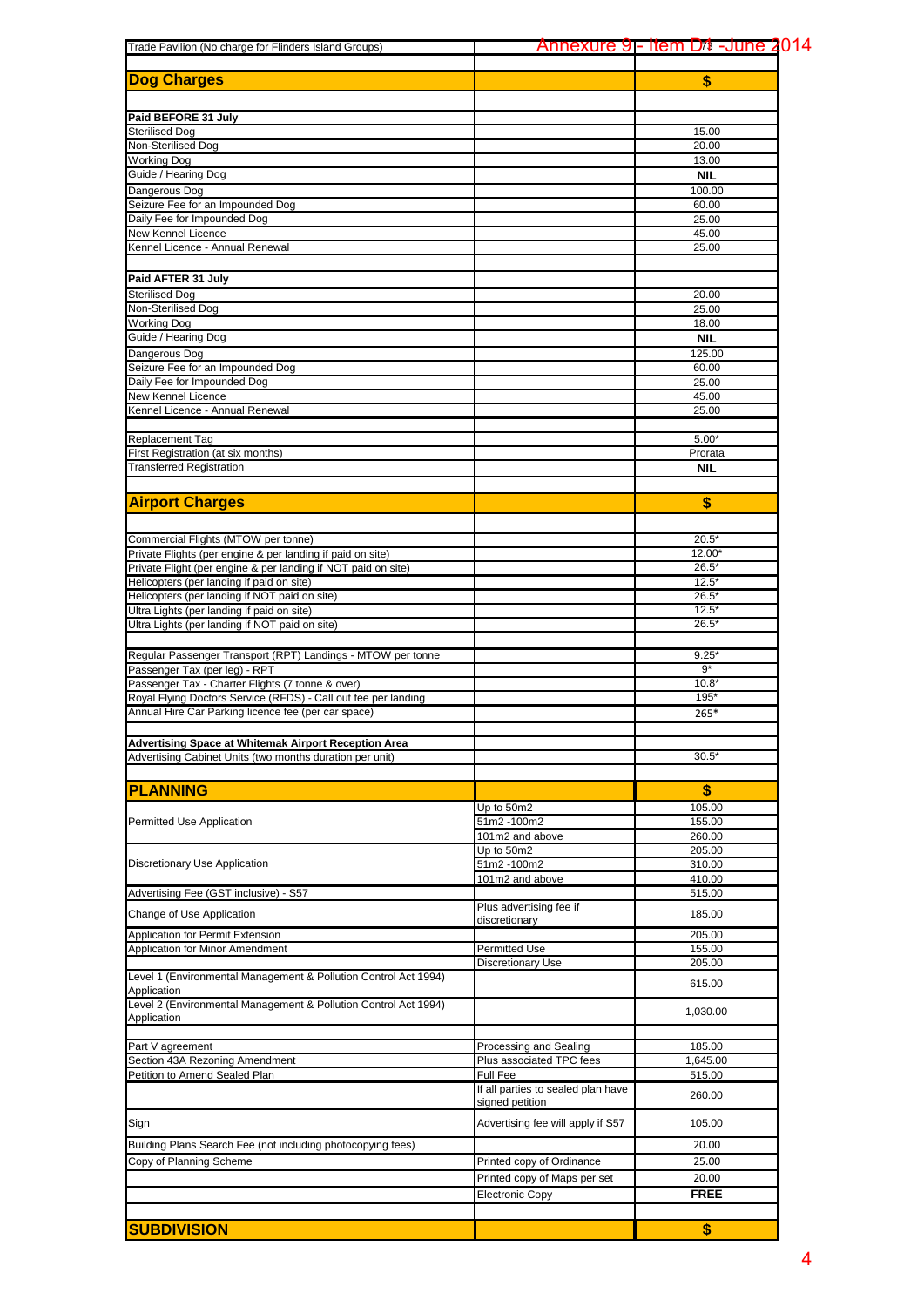| <b>Assessment Fee</b>                                 | Plus advertish <b>The Multiceal 9</b> - Item D <sub>100</sub> -June 2014<br>lot fees |                            |
|-------------------------------------------------------|--------------------------------------------------------------------------------------|----------------------------|
| <b>Additional Lot Fees</b>                            | Planning Assessment per lot                                                          | 50.00                      |
|                                                       | Waste Water Assessment per                                                           | 60.00                      |
| Sealing of Final Plan                                 | lot                                                                                  | $$260.00 + $50.00$ per lot |
| Application for Strata Plan Approval                  |                                                                                      | \$260.00 + \$50.00 per lot |
|                                                       | Application to amend Strata                                                          | \$205.00                   |
| <b>Boundary Adjustment</b>                            | Plan<br><b>Plus Advertising</b>                                                      | \$205.00                   |
|                                                       |                                                                                      |                            |
| <b>BUILDING</b>                                       |                                                                                      | \$                         |
| Class 1A                                              | Up to 50m2 inc internal                                                              |                            |
| Including 4 Inspections                               | alterations                                                                          | 565.00                     |
|                                                       | 51m2 to 100m2                                                                        | 615.00                     |
|                                                       | 101m2 to 200m2                                                                       | 670.00                     |
| Class 10A                                             | 201m2 and over                                                                       | 820.00                     |
| Including 2 Inspections                               | Up to 50m2                                                                           | 205.00                     |
|                                                       | 51m2 to 100m2                                                                        | 310.00                     |
|                                                       | 101m2 to 200m2<br>201m2 and over                                                     | 410.00<br>515.00           |
| Class 10A Kit Sheds accompanied by a Form 55          |                                                                                      |                            |
| Including 2 Inspections                               | Up to 50m2                                                                           | 155.00                     |
|                                                       | 51m2 to 100m2<br>101m2 to 200m2                                                      | 205.00<br>260.00           |
|                                                       | 201m2 and over                                                                       | 310.00                     |
| <b>Other Classes</b>                                  | Up to 50m2                                                                           | 615.00                     |
| Including 4 Inspections                               | 51m2 to 100m2                                                                        | 720.00                     |
|                                                       | 101m2 to 200m2                                                                       | 820.00                     |
|                                                       | 201m2 and over                                                                       | 925.00                     |
| <b>MISCELLANEOUS BUILDING FEES</b>                    |                                                                                      | \$                         |
|                                                       |                                                                                      |                            |
| <b>Temporary Occupancy</b>                            |                                                                                      | 115.00                     |
| <b>Additional Inspections</b>                         |                                                                                      | 185.00                     |
| <b>Demolition Fee</b>                                 |                                                                                      | 390.00                     |
| If Asbestos Present<br>Amendment to Plans             | Per inspection                                                                       | 205.00<br>155.00           |
| <b>Extension to Building Permit</b>                   | All classes                                                                          | 105.00                     |
| Certificate of Completion (expired permit)            | As advised by Building Surveyor                                                      | 310.00                     |
| Minor Works                                           | As advised by Building Surveyor                                                      | 105.00                     |
|                                                       |                                                                                      |                            |
| <b>STAGED PERMITS</b>                                 |                                                                                      | \$                         |
| Stage 1                                               |                                                                                      | 865.00                     |
| <b>Each Additional Stage</b>                          |                                                                                      | 260.00                     |
|                                                       |                                                                                      |                            |
| <b>PERMIT AUTHORITY</b>                               |                                                                                      | \$                         |
| Class 1                                               |                                                                                      | 195.00                     |
| Class 10                                              |                                                                                      | 145.00                     |
| Class 2-9                                             |                                                                                      | 310.00                     |
| <b>GOVERNMENT LEVIES</b>                              |                                                                                      | \$                         |
|                                                       |                                                                                      |                            |
| Tas Building and Construction Industry Training Board | over \$12,000                                                                        | 0.2% of value of project   |
| <b>Building Permit Levy</b>                           | over \$12,000                                                                        | 0.1% of value of project   |
| <b>PLUMBING</b>                                       |                                                                                      | \$                         |
|                                                       |                                                                                      |                            |
| Class 1 (per structure)<br>Class 10 (per structure)   | If stormwater only                                                                   | 260.00<br>105.00           |
| Class 10 (per structure)                              | If internal plumbing                                                                 | 260.00                     |
| All Other Classes (per structure)                     |                                                                                      | 410.00                     |
| <b>SPECIAL PLUMBING</b>                               |                                                                                      | \$                         |
|                                                       |                                                                                      |                            |
| Pools & Spas                                          |                                                                                      | 410.00                     |
| Amended SPP                                           |                                                                                      | 310.00                     |
| If accompanied by Form 59, Design and Report          |                                                                                      | 260.00                     |
| If Council to Facilitate                              | Includes soil sampling                                                               | 1,010.00                   |
|                                                       |                                                                                      |                            |
| <b>ENGINEERING FEES</b>                               |                                                                                      | \$                         |
|                                                       |                                                                                      |                            |